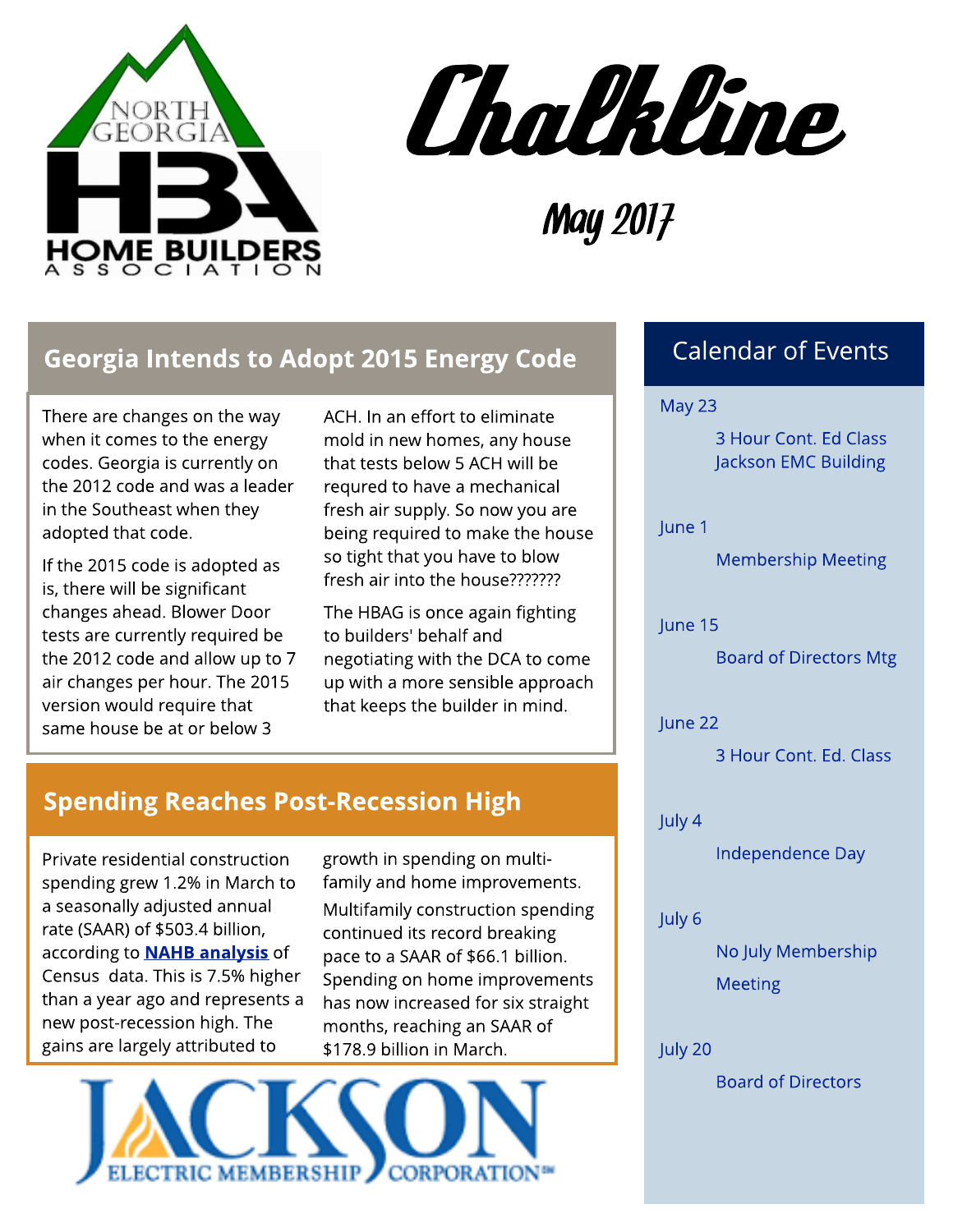#### Lumber Duty Will Cost 8,000 Jobs

Analysis by NAHB economists shows that more than 8,000 full-time jobs will be lost this year as the result of the decision by the U.S. Department of Commerce to impose a 19.88% duty on **[Canadian](http://nahbnow.com/2017/04/what-is-the-impact-of-new-duties-on-canadian-lumber/)** soft[wood](http://nahbnow.com/2017/04/what-is-the-impact-of-new-duties-on-canadian-lumber/) [lum](http://nahbnow.com/2017/04/what-is-the-impact-of-new-duties-on-canadian-lumber/)ber exports to the United States.

Due to "special circumstances," the duties will be retroactive 90 days from the date that the rates are officially published in the Federal Register, likely back to the beginning of February.

NAHB senior economist Paul Emrath estimates that the annual impact of the 19.88% duty, if in effect throughout 2017, would be:

- A loss of \$498.3 million in wages and salaries for U.S. workers;
- A loss of \$350.2 million in taxes and other government revenue;
- A loss of 8,241 full-time U.S. jobs.

Many of the jobs are in construction, but the effects are not limited to a single industry, as wages and jobs will be lost in the many industries that support housing.

### **NAHB Responds to White House Tax Plan**

NAHB Chair Granger MacDonald recently responded to the White House?s federal tax reform proposal.

?NAHB commends President Trump for tackling tax reform and keeping the mortgage interest deduction as one of two

individual deductions. However, doubling the standard deduction could severely marginalize the mortgage interest deduction, which would reduce housing demand and lead to lower home values."

Read t[he](http://nahbnow.com/2017/04/nahb-responds-to-white-house-tax-reform-proposal/) [full](http://nahbnow.com/2017/04/nahb-responds-to-white-house-tax-reform-proposal/) statem[ent](http://nahbnow.com/2017/04/nahb-responds-to-white-house-tax-reform-proposal/).

# **OSHA Again Delays Silica Rule Enforcement**

The U.S. Department of Labor's Occupational Safety and Health Administration (OSHA) has announced that it will further delay the enforcement of the cryst[alline](http://nahbnow.com/2017/04/osha-further-delays-silica-rule-enforcement/) [silica](http://nahbnow.com/2017/04/osha-further-delays-silica-rule-enforcement/) st[andard](http://nahbnow.com/2017/04/osha-further-delays-silica-rule-enforcement/) that applies to the construction industry.

Originally scheduled to begin

June 23, enforcement is now set to begin Sept. 23, 2017.

Despite the delay, NAHB and its fellow members of the Construction Industry Safety Coalition will continue to challenge this excessively burdensome rule.

# **Applications Open** for Pillars Awards

The application process is open for the 2017 NAHB Multifamily Pillars of the Industry Awards competition. Multifamily owners and developers, builders, architects, interior designers and other industry professionals are encouraged to enter - and let NAHB shine the spotlight on their creative projects.

The awards highlight excellence in apartment and condominium design, both market rate and affordable. They also honor interior merchandising and superior property management and marketing.

All applications must be submitted online by Aug. 4. More information about the awards competition is available at [nahb.org/pillarsawards](http://www.nahbclassic.org/showpage_details.aspx?showPageID=13287&_ga=2.90331485.699373182.1493987817-2046826573.1430507085).

## Make Plans for 2017 Leg Con and **Midyear Meeting**

All NAHB members are encouraged to join the 2017 NAHB [Legislat](http://www.nahb.org/en/advocate/2017-nahb-legislative-conference.aspx?_ga=1.33562786.2046826573.1430507085)ive [Conference](http://www.nahb.org/en/advocate/2017-nahb-legislative-conference.aspx?_ga=1.33562786.2046826573.1430507085) on June 14 to make sure our representatives in Congress hear the housing industry perspective. If you're a member of NAHB?s Board of Directors or sit on a committee, then please make plans to attend the **[Midyear](http://www.nahb.org/en/all-events/2017-midyear-board-meeting.aspx) [Board](http://www.nahb.org/en/all-events/2017-midyear-board-meeting.aspx) [of](http://www.nahb.org/en/all-events/2017-midyear-board-meeting.aspx) [Direct](http://www.nahb.org/en/all-events/2017-midyear-board-meeting.aspx)ors [Meet](http://www.nahb.org/en/all-events/2017-midyear-board-meeting.aspx)ing** June 13-17 in Washington, D.C.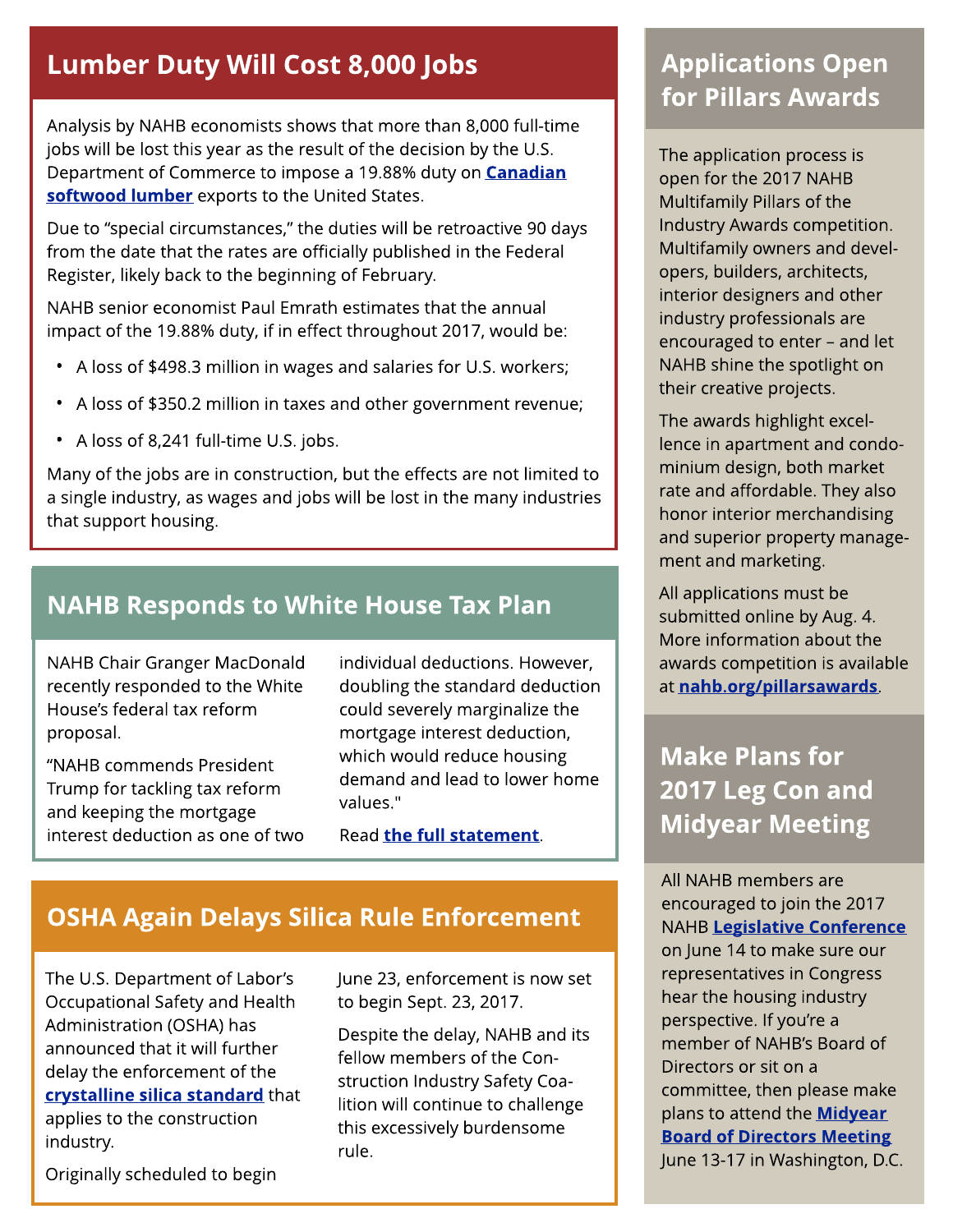# **Continuing Education Class set to Beat June Deadline**

All licensed builders in Georgia are coming up on a deadline that could put their license at risk. Although most licenses are not due for renewal for another year, continuing education credits are due on June 30th of every year.

That's right, even in years when builders do not have to renew their license, they must still have either three or six hours of continuing education. Any builder holding a Basic Residential license is required to have three hours of continuing education each year, while anyone holding a Residential/Light Commercial License is required to have a total of six hours of continuing education each year.

If the state selects your for an audit, you will be required to show certificates proving you received continuing education credits for both your renewal year and the previous year. Up until now they have been accepting certificates that have been received since their last renewal, but

#### Distracted Driving a Serious Matter **Nodel Codes Adoption Kits**

Whether the driver is off-the-clock or on the job, **[Distract](http://nahbnow.com/2017/04/distracted-driving-a-concern-for-everyone-including-builders/)ed [Driving](http://nahbnow.com/2017/04/distracted-driving-a-concern-for-everyone-including-builders/)** is a growing problem.

The National Safety Council estimates that in 2016, roughly 40,000 people died in motor vehicle crashes - the highest total in nine years and an alarming 14% increase from just two years ago.

"From an insurance industry perspective,  $\,$ alstracted driving is the NO. Thissue for adtomob<br>safety, as the vast majority of people admit they distracted driving is the No. 1 issue for automobile frequently drive while talking on the phone, texting, eating, or doing any number of other activities," says Bill Schaffner, director of risk management for Builders Mutual Insurance Company.

Schaffner suggests that more employers should be mindful of how often their workers are potentially distracted while operating company vehicles and heavy equipment.

now they are said to be cracking down and making sure that builders have received their continuing education during the appropriate time period. During the last renewal cycle, there were several builders in our state that had their license put on probation for various infractions that include lack of, and improper continuing education.

It is always better to receive your continuing education late, than to not receive it at all.

If you do come up short on continuing education, please remember that you are allowed to receive up to half of your required education each year through online classes.

The HBA of North Georgia has a portal for online classes that are state approved and can be taken at your own pace and on your schedule. If you are interested, you can go to our portal at the link below.

#### **[Click](https://web.athomeprep.com/HBANorthGeorgia/?ref=LE6VVL) [here](https://web.athomeprep.com/HBANorthGeorgia/?ref=LE6VVL) [for](https://web.athomeprep.com/HBANorthGeorgia/?ref=LE6VVL) [online](https://web.athomeprep.com/HBANorthGeorgia/?ref=LE6VVL) Cont[inuing](https://web.athomeprep.com/HBANorthGeorgia/?ref=LE6VVL) [Ed](https://web.athomeprep.com/HBANorthGeorgia/?ref=LE6VVL) [Classes](https://web.athomeprep.com/HBANorthGeorgia/?ref=LE6VVL)**

Forty-eight states adopt some version of the model International Energy Efficiency Code (IECC). But there are a number of provisions in the model that can be improved.

The NAHB Construction Codes and Standards department has put together a Code Adoption Kit for each edition of the IECC to help states navigate the code adoption process.

The 2015 version of NAHB's **[energy](http://nahbnow.com/2017/04/how-to-modify-the-codes-in-your-state/) [codes](http://nahbnow.com/2017/04/how-to-modify-the-codes-in-your-state/)** [adopt](http://nahbnow.com/2017/04/how-to-modify-the-codes-in-your-state/)ion [kit](http://nahbnow.com/2017/04/how-to-modify-the-codes-in-your-state/) is a great tool for home builders and HBAs seeking sensible codes that save home owners on their energy bills.

There's no national requirement for states to use the latest version of the codes. Some states use the 2012 or 2009 editions, or a combination of the three. NAHB has adoption kits to help builders and HBAs convince the adopting authority that a modified version of the model code is a better way.